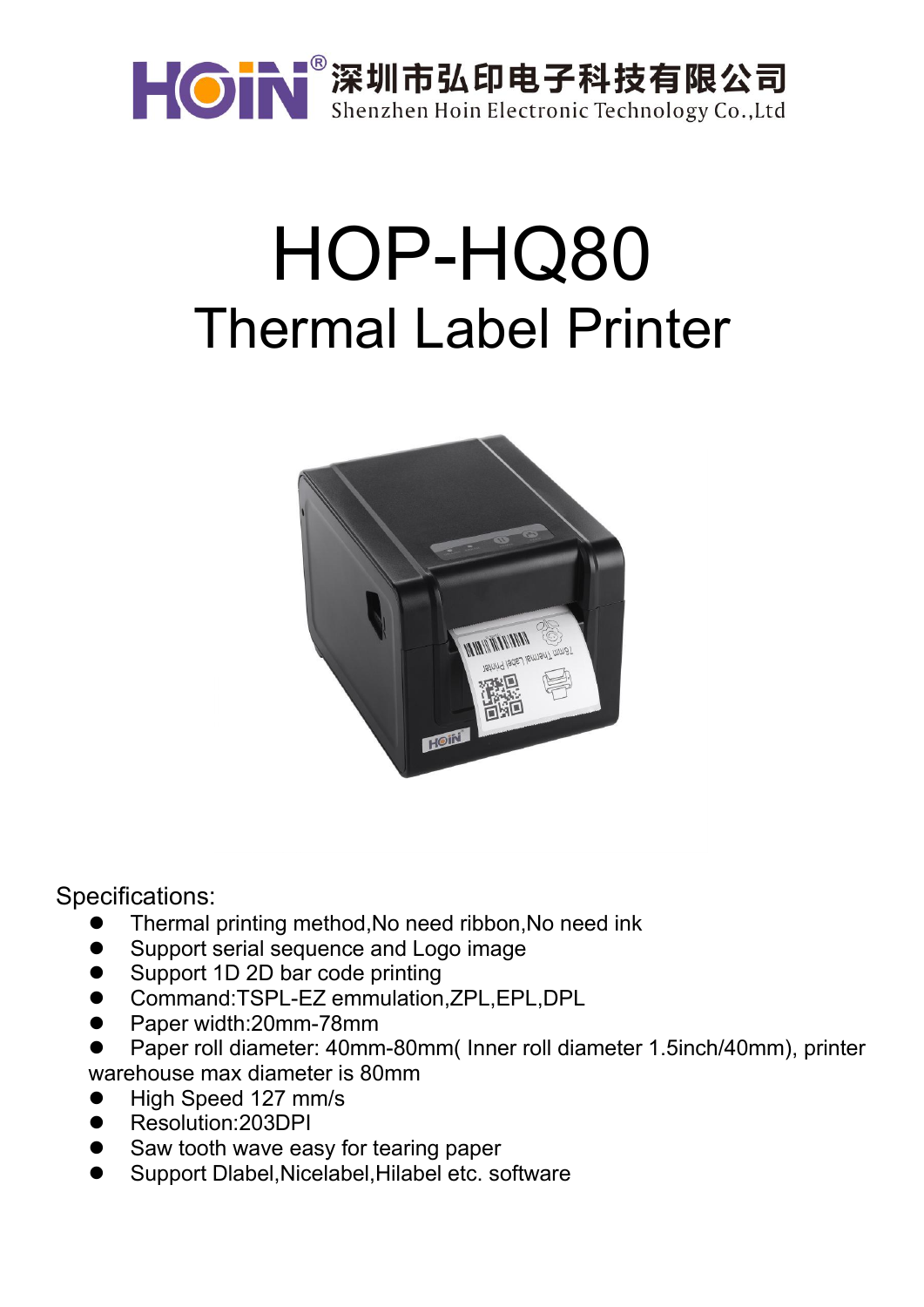

## Data sheet:

| Resolution                          | 203 DPI                                                                                         |
|-------------------------------------|-------------------------------------------------------------------------------------------------|
| Print Method                        | <b>Thermal Print</b>                                                                            |
| Print Speed(Max)                    | 127 mm $(5")/s$ ,                                                                               |
| Print Width(Max)                    | 78mm (3")                                                                                       |
| Print Length(Max)                   | 1770 mm (70")                                                                                   |
| <b>Printer Size</b>                 | 145 mm (D) x195 mm (W) x135 mm (H)                                                              |
| Printer Weight                      | 1.2kg                                                                                           |
| Label Paper Roll<br><b>Diameter</b> | 40-80mm                                                                                         |
| <b>Paper Direction</b>              | Paper Up                                                                                        |
| Processor                           | 32-bit CPU                                                                                      |
| Memory                              | 8M Flash memory<br><b>8M SDRAM</b><br>■                                                         |
| Interface                           | <b>USB</b> (Standard)<br><b>Bluetooth (Optional)</b>                                            |
| Power                               | Adaptor<br>Input: AC 100-240V<br>■<br>Output: DC 24V-2.5A                                       |
| User Indicator                      | <b>Standard Model</b><br>2 Press Buttons<br>1 LED Blue Light、1 LED Red Light<br>■               |
| Sensor                              | <b>Gap Sensor</b><br><b>Cover Opening Sensor</b><br>■<br><b>Printer Head Temperature Sensor</b> |
| Paper Type                          | Thermal paper, Thermal adhesive paper, etc                                                      |
| Media Type                          | Continuous, Gap                                                                                 |
| Media Width                         | 20 mm $\sim$ 78 mm                                                                              |
| Media Thickness                     | 0.06 mm $\sim$<br>$0.25$ mm                                                                     |
| Label Length                        | 10 mm ~ 1770 mm                                                                                 |
| Paper off type                      | Tear off & peel off                                                                             |
| Gap Height                          | Minimum 2 mm                                                                                    |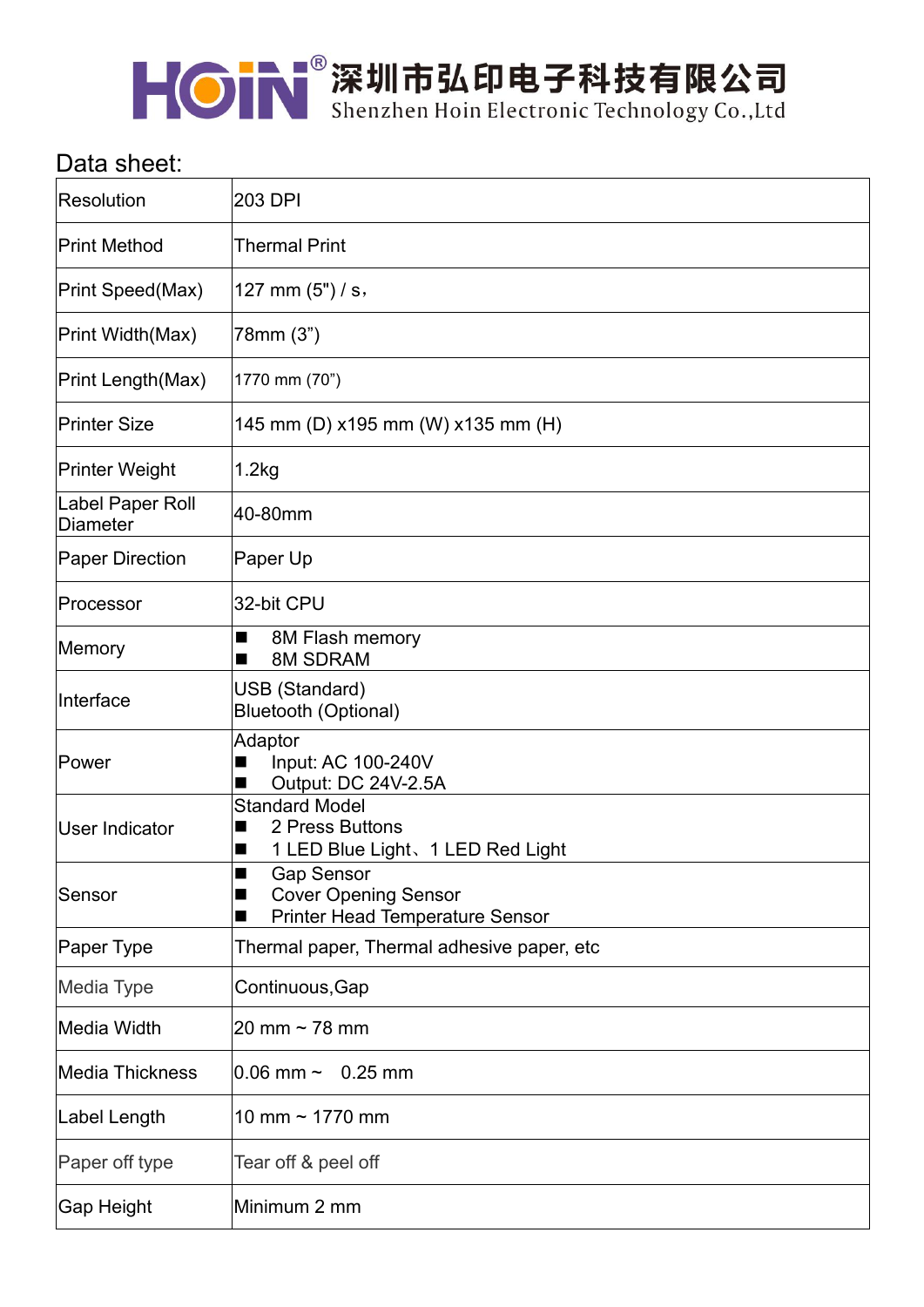KON 深圳市弘印电子科技有限公司

| Print out deviation | Vertical: 1 mm maximum.<br>Horizontal: 1 mm maximum.                                                                                                                                                                                                                                                                                                                                                                                                                                                                                                                                                                                                                                                                                                                                                                                                                                                                                                                                                                                                                                                                                                                                                                           |
|---------------------|--------------------------------------------------------------------------------------------------------------------------------------------------------------------------------------------------------------------------------------------------------------------------------------------------------------------------------------------------------------------------------------------------------------------------------------------------------------------------------------------------------------------------------------------------------------------------------------------------------------------------------------------------------------------------------------------------------------------------------------------------------------------------------------------------------------------------------------------------------------------------------------------------------------------------------------------------------------------------------------------------------------------------------------------------------------------------------------------------------------------------------------------------------------------------------------------------------------------------------|
| Internal font       | 1 set of alphanumeric fonts<br>■                                                                                                                                                                                                                                                                                                                                                                                                                                                                                                                                                                                                                                                                                                                                                                                                                                                                                                                                                                                                                                                                                                                                                                                               |
| Code Page           | Codepage 437 (English - US)<br>■<br>Codepage 737 (Greek)<br>■<br>Codepage 850 (Latin-1)<br>■<br>Codepage 852 (Latin-2)<br>▅<br>Codepage 855 (Cyrillic)<br>■<br>Codepage 857 (Turkish)<br>■<br>Codepage 860 (Portuguese)<br>■<br>Codepage 861 (Icelandic)<br>■<br>Codepage 862 (Hebrew)<br>■<br>Codepage 863 (French Canadian)<br>■<br>Codepage 864 (Arabic)<br>■<br>Codepage 865 (Nordic)<br>■<br>Codepage 866 (Russian)<br>■<br>Codepage 869 (Greek 2)<br>■<br>Codepage 950 (Traditional Chinese)<br>■<br>Codepage 936 (Simplified Chinese)<br>■<br>Codepage 932 (Japanese)<br>■<br>Codepage 949 (Korean)<br>■<br>Codepage 1250 (Latin-2)<br>■<br>Codepage 1251 (Cyrillic)<br>■<br>Codepage 1252 (Latin-1)<br>■<br>Codepage 1253 (Greek)<br>■<br>Codepage 1254 (Turkish)<br>■<br>Codepage 1255 (Hebrew)<br>■<br>Codepage 1256 (Arabic)<br>■<br>Codepage 1257 (Baltic)<br>■<br>Codepage 1258 (Vietnam)<br>■<br>ISO-8859-1: Latin-1 (Western European)<br>■<br>ISO-8859-2: Latin-2 (Central European)<br>ISO-8859-3: Latin-3 (South European)<br>■<br>ISO-8859-4: Latin-4 (North European)<br>■<br>ISO-8859-5: Cyrillic<br>■<br>ISO-8859-6: Arabic<br>m.<br>ISO-8859-7: Greek<br>■<br>ISO-8859-7: Hebrew<br>ISO-8859-9: Turkish |
|                     | ISO-8859-10: Nordic<br>ISO-8859-15: Latin-9<br>UTF-8                                                                                                                                                                                                                                                                                                                                                                                                                                                                                                                                                                                                                                                                                                                                                                                                                                                                                                                                                                                                                                                                                                                                                                           |
| Bar Code            | 1D bar code<br>Code 128 subsets A.B.C.Code 128UCC, EAN 128, Interleave 2 of 5, Code<br>39, Code 93, EAN-13, EAN-8, Codabar, POSTNET, UPC-A, UPC-E, EAN<br>and UPC 2(5) digits, MSI, PLESSEY, China Post, ITF14, EAN14, Code 11,<br>TELPEN, PLANET, Code 49, Deutsche Post Identcode, Deutsche Post<br>Leitcode, LOGMARS<br>2D bar code<br>CODABLOCK F mode, DataMatrix, Maxicode, PDF-417, Aztec,<br>MicroPDF417, QR code, RSS Barcode (GS1 Databar)                                                                                                                                                                                                                                                                                                                                                                                                                                                                                                                                                                                                                                                                                                                                                                           |